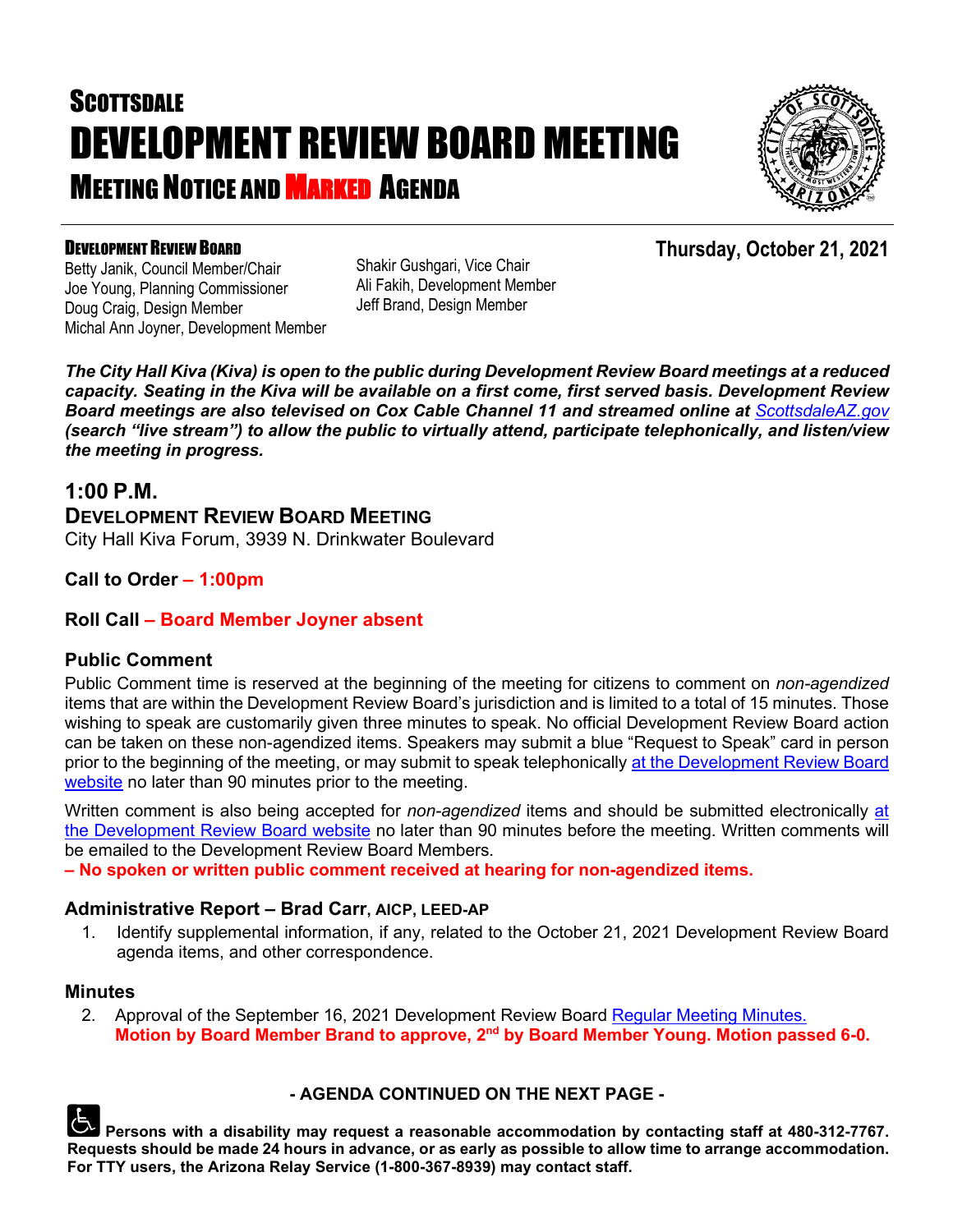## **ACTION ITEMS**

**How the Action Agenda Works:** The Development Review Board may take one vote to act on all items on the Continuance Agenda and one vote on all items on the Consent Agenda or may remove individual items for further discussion as appropriate. The Development Review Board takes separate action on each item on the Regular Agenda.

Persons interested in speaking on any agenda item may **submit a blue "Request to Speak" card in person prior to the beginning of public testimony or may sign up to speak telephonically [at the Development](https://www.scottsdaleaz.gov/boards/development-review-board/spoken-comment)  [Review Board website](https://www.scottsdaleaz.gov/boards/development-review-board/spoken-comment) no later than 90 minutes prior to the meeting.** Those wishing to speak are customarily given three minutes to speak on each item. Additional time may be granted to a designated speaker representing two or more persons (please submit cards together). Persons interested in submitting a written comment on any item may **submit a yellow "Written Comments" card in person prior to the beginning of public testimony or may submit electronically [at the Development Review Board website](https://www.scottsdaleaz.gov/boards/development-review-board/public-comment) no later than 90 minutes prior to the meeting.**

## CONSENT AGENDA

3. [2-DR-2021 \(Water Resources North/Keep Scottsdale Beautiful Public Art Project\)](https://eservices.scottsdaleaz.gov/planning/projectsummary/dr_reports/DR_2_DR_2021.pdf)

Request for approval of the proposed location of public art enhancements, including structural monoliths, pavers, sandblasted pavement, metal attachments to bridge railing, and a mural on the face of the Water Resources building, for a site located on the north side of the intersection of E. Frank Lloyd Wright Boulevard and N. Greenway-Hayden Loop.

Staff contact person is Casey Steinke, 480-312-2611. **Applicant contact is Kim Boganey, 480-874-4670.**

4. [5-PP-2021 \(Scottsdale & Dixileta\)](https://eservices.scottsdaleaz.gov/planning/projectsummary/dr_reports/DR_5_PP_2021.pdf)

Request for approval of a Preliminary Plat for a 14-lot residential subdivision with amended development standards for a +/-17.52-acre site located at the northwest corner of N. Scottsdale Road and E. Dixileta Drive having Single-family Residential, Environmentally Sensitive Lands, Foothills Overlay (R1-43 ESL FO) zoning.

Staff contact person is Jeff Barnes, 380-312-2376.

**Applicant contact is Keith Nichter, 602-313-7206.**

**Motion by Vice Chair Gushgari to approve 5-PP-2021, 2nd by Board Member Craig. Motion passed 5-0, with Board Member Fakih recusing.**

5. [21-DR-2021 \(IYA Medical ASC/Imaging Center\)](https://eservices.scottsdaleaz.gov/planning/projectsummary/dr_reports/DR_21_DR_2021.pdf)

Request for approval of exterior modifications to a portion of an existing multi-tenant building to account for a new 9,917 square foot medical office use, at a +/- 1.6-acre site located at 11107 N. Scottsdale Road with Central Business (C-2) zoning.

Staff contact person is Jeff Barnes, 380-312-2376.

**Applicant contact is Rick McGee, 602-796-7700.**

**Motion by Board Member Craig to approve Consent Agenda Items #3 (2-DR-2021) and #5 (21- DR-2021), 2nd by Brand. Motion passed 6-0.**

 **- AGENDA CONTINUED ON THE NEXT PAGE -**